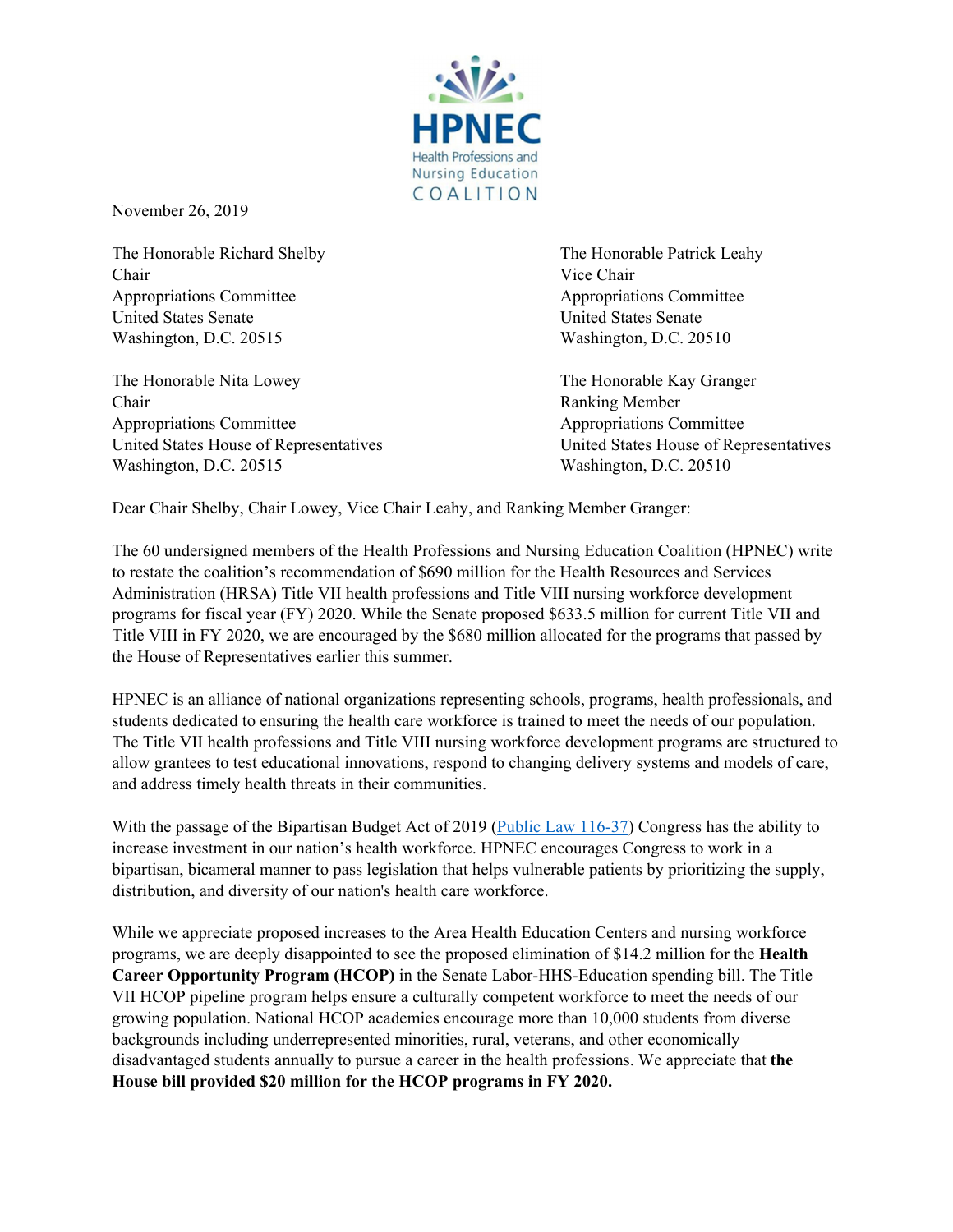As we face nationwide health professional shortages, it is crucial that we continue to enhance the federal commitment to the programs that help the next generation of providers stay ahead of the increasing health care challenges of our country. The scholarships, loan repayment programs, grants and contracts provided to academic institutions, students, and non-profit organizations through Title VII and VIII programs are essential in attempting to fill the gaps in the supply of health professionals not met by traditional market forces.

While HPNEC recognizes the difficulty you face in a constrained budget environment, **we continue to urge you to provide \$690 million or at least the House levels for the current programs under Titles VII and VIII in FY 2020** to help ensure the U.S. health workforce is equipped to address the nation's health care challenges.

For any questions regarding our request, please contact Brett Roude at **broude@aamc.org** or 202-753-5726.

Sincerely,

Academic Pediatric Association American Academy of Family Physicians American Academy of PAs American Academy of Pediatric Dentistry American Academy of Pediatrics American Association for Dental Research American Association of Colleges of Nursing American Association of Colleges of Osteopathic Medicine American Association of Colleges of Pharmacy American Association of Directors of Psychiatric Residency Training American Association of Nurse Practitioners American College of Osteopathic Internists American College of Physicians American College of Preventive Medicine American Dental Association American Dental Education Association American Geriatrics Society American Medical Student Association American Nurses Association American Occupational Therapy Association American Pediatric Society American Psychological Association American Public Health Association American Society for Clinical Laboratory Science American Society for Clinical Pathology Association of American Medical Colleges Association of American Veterinary Medical Colleges Association of Chiropractic Colleges Association of Departments of Family Medicine Association of Family Medicine Residency Directors